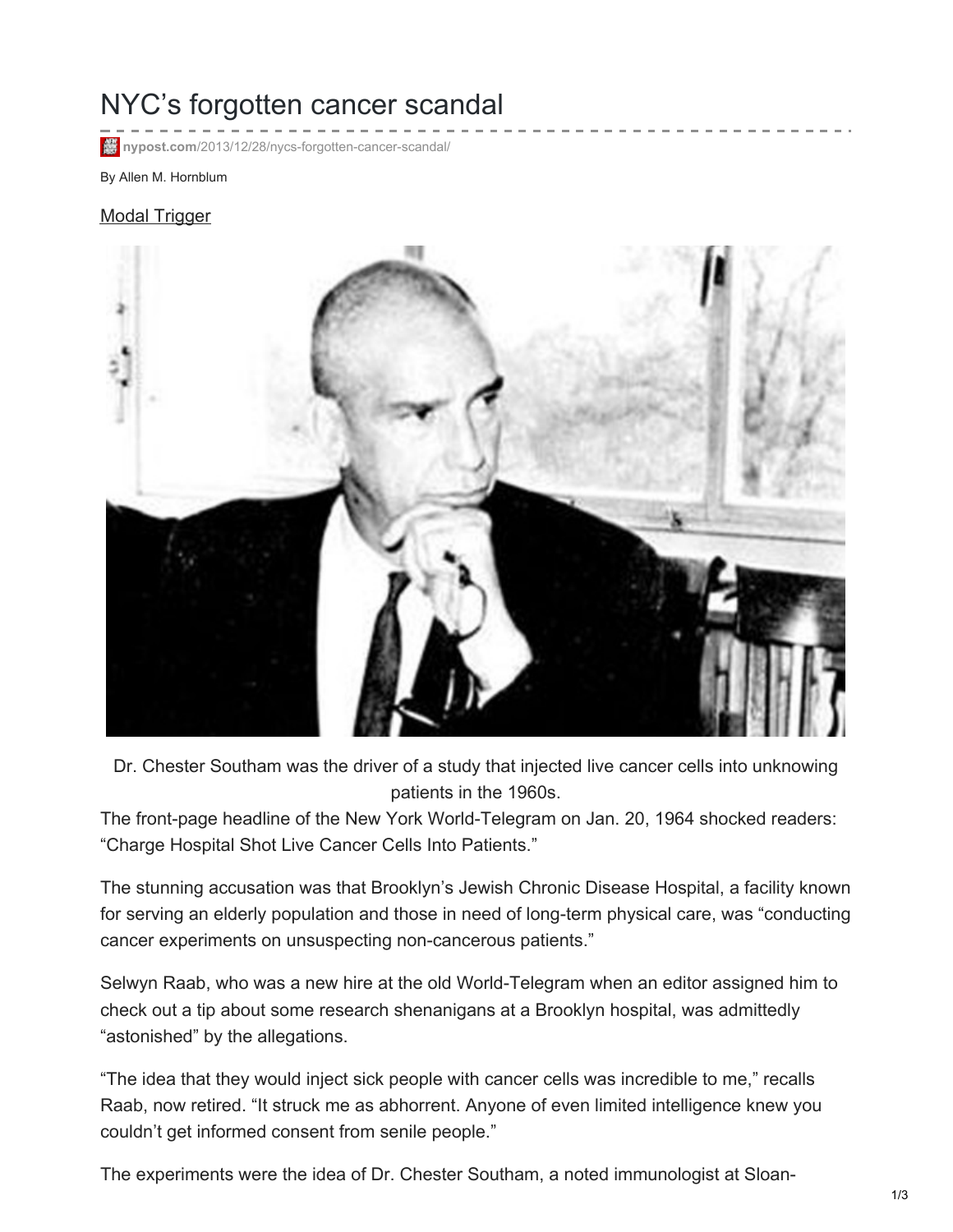Kettering Hospital, who suggested a collaborative research project with the JCDH. Southam hoped to initiate an "evaluation of the immunologic status of patients with chronic nonneoplastic diseases, as revealed by promptness of rejection of subcutaneous cancer-cell homografts."

In short, Southam wanted to see if the immunologic systems of debilitated individuals reacted any differently to the introduction of cancerous cells than in people who were healthy.

The project Southam was proposing was a continuation of cancer studies he had been doing for well over a decade. He had already worked in Africa injecting an assortment of rare and common viruses including mumps, dengue, West Nile, and Semliki Forest virus in severely ill cancer patients. Southam had also performed cancer-cell experiments on more than 100 healthy prisoners at an Ohio state penitentiary.

In his Brooklyn study, Southam and his JCDH partners decided to avoid "the phobia and ignorance that surrounds the word cancer" by telling patients "they were getting human cells growing in test tubes."

Such deceptive practices were not unusual during the Cold War era. The concept of informed consent was still in its infancy, the Nuremberg Code was regularly circumvented and researchers and hospital personnel understood the penalty for opposing or speaking out about a piece of questionable research.

The four-decade long Tuskegee syphilis study underscores the cozy code of medical omerta that dominated human research during the last century.

All the more reason then to remember the three courageous and principled JCDH physicians who refused to take part in the study, resigned their positions, and went public that an unethical clinical trial was occurring in a New York City hospital.

Doctors Avir Kagan, David Leichter and Perry Fersko were all asked to assist Southam with his research initiative. Each one refused.

Kagan, the first to be asked, recalled in a recent interview, "There was never a question. I decided I wouldn't do it. I couldn't imagine approaching a patient and asking for his permission to inject him with live cancer cells. I certainly wouldn't consider it unless we got consent. That was the key, informed consent."

Pressure was placed on Kagan, as well as Leichter and Fersko to comply; they were told the research would advance science and association with the project would be good for the hospital. But the doctors stood their ground. Regrettably, a fourth physician agreed to carry out the experiment and 22 geriatric patients were injected with cancer cells, thrusting the JCDH case into the halls of medical research infamy.

When I tracked down and interviewed Southam in the mid-'90s, he was retired and residing on Philadelphia's affluent Main Line. He was reluctant to talk about the JCDH case; the media firestorm it created generated painful memories.